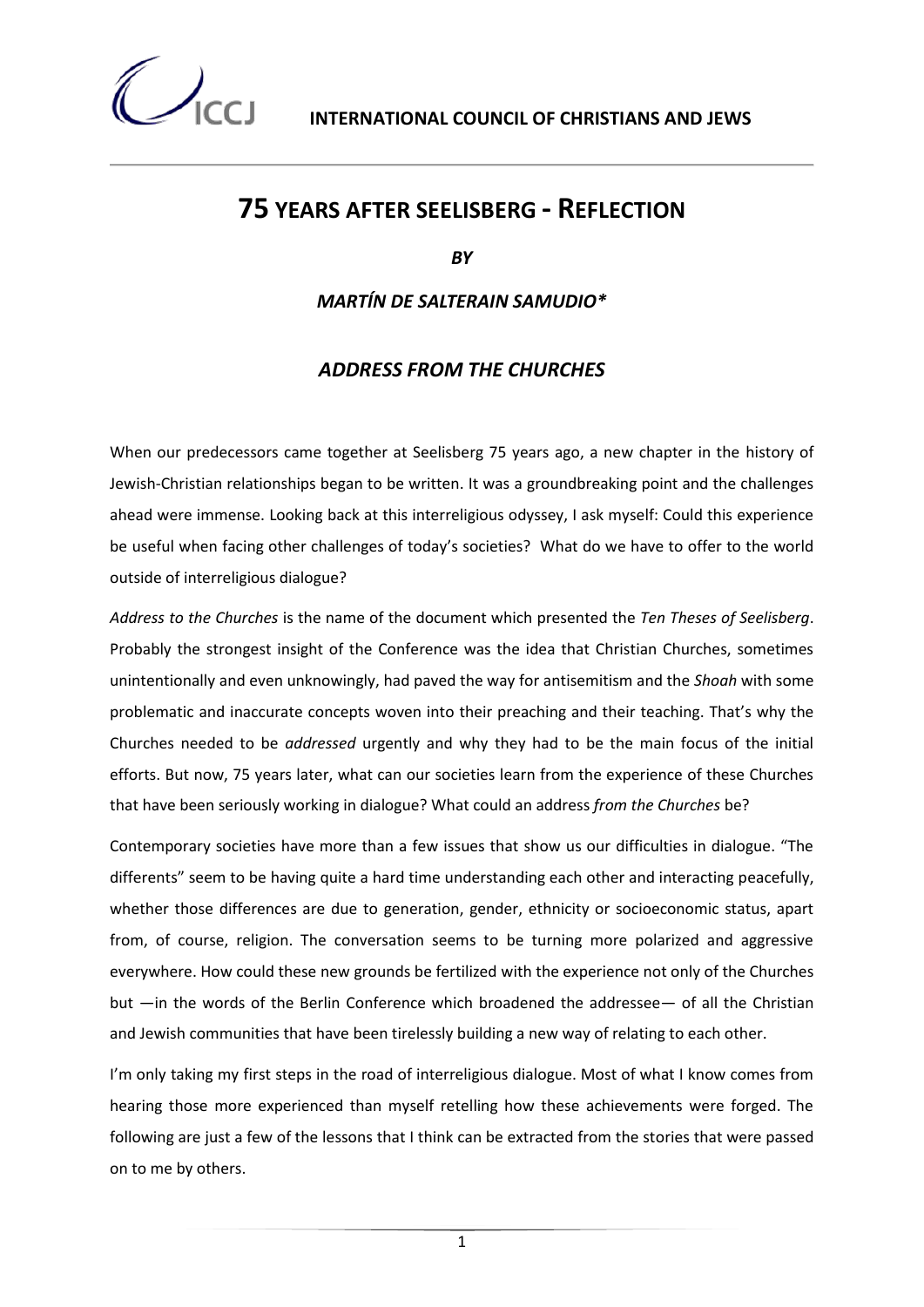

First of all, I would mention the importance of examining what one is saying about the other in the light of what unintended consequences it may imply to said group. This examination must include what is said as well as what isn't said about the other, because silence can be just as meaningful as words. When confronted with the problematic implications of their own speech, many will react defensively, arguing that it wasn't what they meant, or what they were focusing on. Though that may be a good starting point, it should never be a justification to leave things unchanged.

Another lesson could be to begin on the path of finding those things that make us realize we are the same, that allow us to see each other as brothers and sisters, but also not stopping there and taking a step further into recognizing and celebrating our differences. Without the first, the second might be hard to achieve, but alone in itself, it might be impoverishing and shallow. It's important to understand that constructing an "other" is an anthropological need to be able to construct a "self". But this must be dealt with carefully, learning to avoid "disparaging" the other while "extolling" oneself, to put it in Seelisberg's words. In this matter, being mindful of the way "the other" conceives of themselves in their own words, instead of paraphrasing it to one's own categories, is always helpful.

An important idea to incorporate is that sometimes specific problems require specific initiatives. Broad and generalist assertions might just not be enough. The Seelisberg report states that the catastrophic spread of antisemitism among Christians "would have been impossible if all Christians had been true to the teaching of Jesus Christ on the mercy of God and love of one's neighbour", and that "it is shocking to discover that two thousand years of preaching of the Gospel of Love have not sufficed to prevent" this. In circumstances like these, doubling efforts to preach about the need to love all neighbours in a generic way surely would not have had the intended and needed effect of reducing antisemitic tendencies. While general truths continue to be valid and meaningful, sometimes working with one of their more specific implications is needed.

A hard fact: in order to deal with these complex issues, we must roll up our sleeves and do some serious studying. How much of the tensions between Christians and Jews were lessened just by the findings and progress in historical research? How much of the animosity was built just upon plain ignorance? The accurate contextualization of Jesus as a first-century Jew was in itself a gamechanger. How much of our "common sense" about some others is in fact based on similar inaccuracies? Scholarly contributions can be of tremendous importance. But this implies other challenges, like integrating the silenced points of view of History, and also learning to handle complexity. When encountering reality in a profound way, not much is black or white. And when